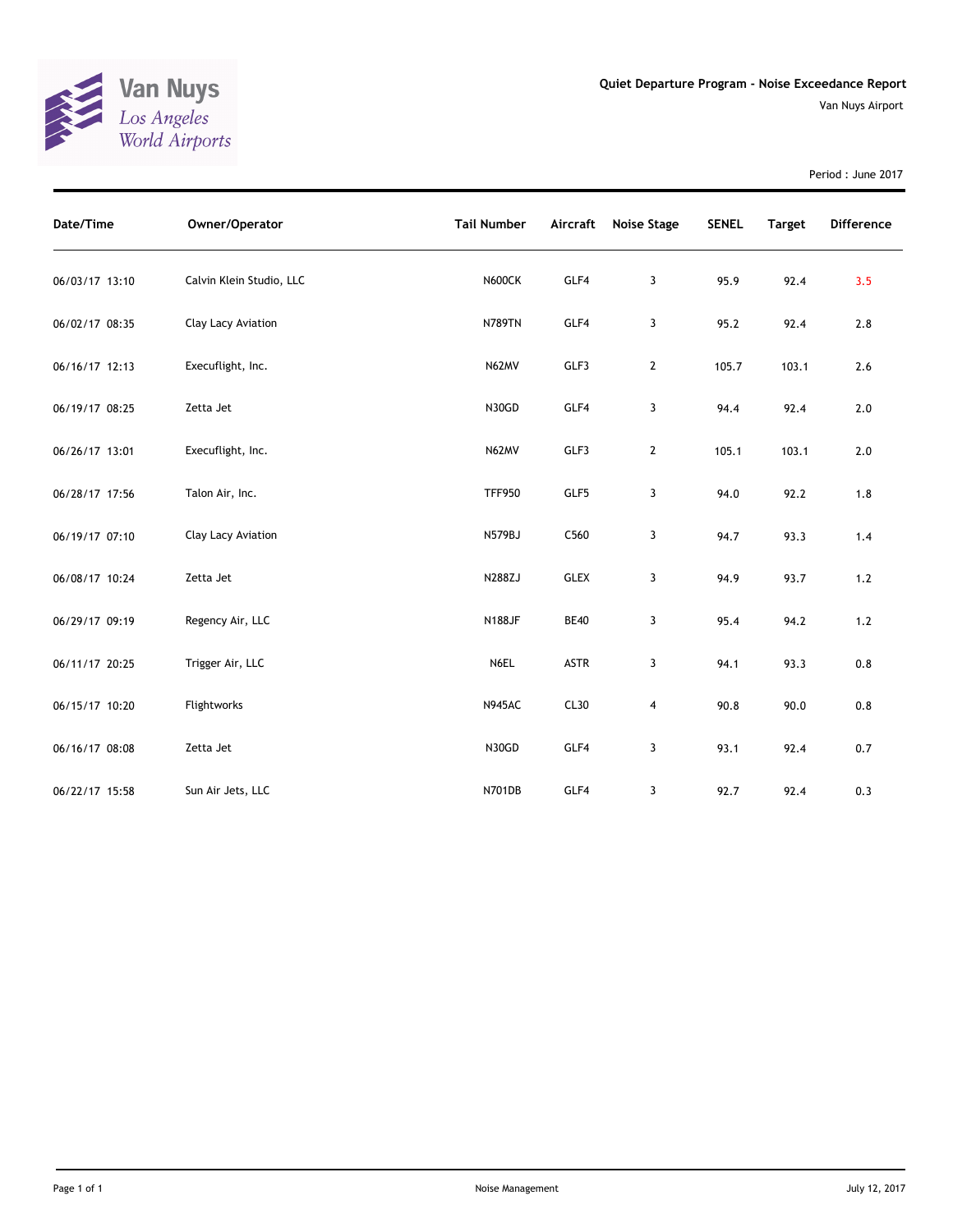

Period : June 2017

| Owner/Operator                       | <b>Departures Exceeding</b><br><b>Target Noise Level</b> | <b>Total Southbound</b><br><b>Jet Departures</b> |
|--------------------------------------|----------------------------------------------------------|--------------------------------------------------|
| Zetta Jet                            | 3                                                        | 10                                               |
| Execuflight, Inc.                    | $\mathbf{2}$                                             | 3                                                |
| Clay Lacy Aviation                   | $\mathbf{2}$                                             | 186                                              |
| Calvin Klein Studio, LLC             | $\mathbf{1}$                                             | $\mathbf{1}$                                     |
| Flightworks                          | -1                                                       | $\mathbf{1}$                                     |
| Trigger Air, LLC                     |                                                          | 1                                                |
| Regency Air, LLC                     |                                                          | 8                                                |
| Talon Air, Inc.                      | 1                                                        | 10                                               |
| Sun Air Jets, LLC                    | $\mathbf{1}$                                             | 16                                               |
| 3B Air, LLC                          | 0                                                        | $\mathbf{1}$                                     |
| 615KJ, LLC                           | 0                                                        | 1                                                |
| ACCESSORIES INC                      | 0                                                        |                                                  |
| ACP Jet Charters, Inc.               | 0                                                        |                                                  |
| Adams Office, LLC                    | 0                                                        | 1                                                |
| Aero Air, LLC                        | 0                                                        | 1                                                |
| Air Time, LLC                        | 0                                                        | 1                                                |
| Airdine, LLC                         | 0                                                        | 1                                                |
| AirExcellence, LLC                   | 0                                                        |                                                  |
| AirSprint, Inc.                      | 0                                                        |                                                  |
| Alante Air Charter, LLC              | 0                                                        |                                                  |
| Alexander Aviation, LLC              | 0                                                        |                                                  |
| Ambrose Corporation                  | 0                                                        |                                                  |
| American International Group, Inc.   | 0                                                        |                                                  |
| Aqua Aero Enterprises, Inc.          | 0                                                        | 1                                                |
| Ares Technical Administration, LLC   | 0                                                        | 1                                                |
| Asia Aviation Company Pte. Ltd       | 0                                                        | 1                                                |
| Aviation Consulting Services, Ltd    | 0                                                        | 1                                                |
| AVPRO, Inc.                          | 0                                                        |                                                  |
| Awaiting Documentation               | 0                                                        | 1                                                |
| B & J Leasing, Inc.                  | 0                                                        |                                                  |
| <b>B E Aviation Services, LLC</b>    | 0                                                        | 1                                                |
| Bangkok Airways                      | 0                                                        | 1                                                |
| Bay Jet, LLC                         | 0                                                        | 1                                                |
| BCBML, LLP                           | 0                                                        | 1                                                |
| Beverly Hills Exotic Collection, LLC | 0                                                        | 1                                                |
| Blaise Alexander Chevrolet, Inc.     | 0                                                        | 1                                                |
| BLUE HORIZONS HOLDINGS LLC           | 0                                                        | 1                                                |
| Blue Star Management Services Corp.  | 0                                                        | 1                                                |
| Boichco, LLC                         | 0                                                        | 1                                                |
| Bombardier Inc.                      | 0                                                        | $\mathbf{1}$                                     |
|                                      |                                                          |                                                  |

The Van Nuys Airport Fly Friendly - Quiet Departure Program asks that operators of jet aircraft use manufacturer's or NBAA quiet departure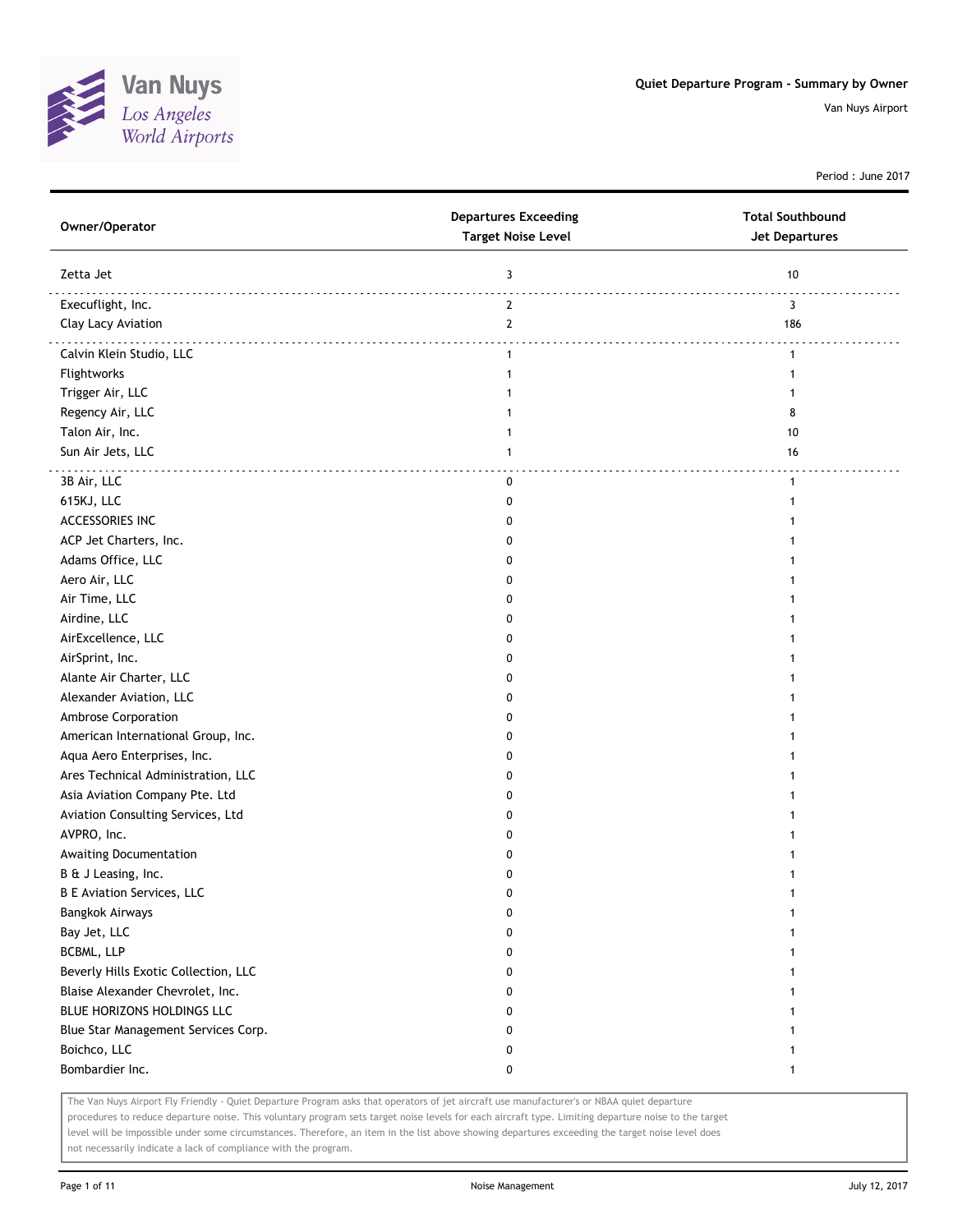

Period : June 2017

| Owner/Operator                                  | <b>Departures Exceeding</b><br><b>Target Noise Level</b> | <b>Total Southbound</b><br>Jet Departures |
|-------------------------------------------------|----------------------------------------------------------|-------------------------------------------|
| Bond Aire, LLC                                  | 0                                                        | 1                                         |
| Burnett Aviation Company, Inc.                  | 0                                                        |                                           |
| Burrell Professional Labs, Inc.                 | 0                                                        |                                           |
| <b>C'Air Leasing</b>                            | 0                                                        |                                           |
| Caledon Aviation, LLC                           | 0                                                        |                                           |
| Canyon Gate Flight Services                     | 0                                                        |                                           |
| Cathexis Oil & Gas, LLC                         | 0                                                        |                                           |
| Century Jets                                    | 0                                                        |                                           |
| Cesar E. Larez                                  | 0                                                        |                                           |
| <b>CESSNA AIRCRAFT COMPANY</b>                  | 0                                                        |                                           |
| Charlie Romeo LLC                               | 0                                                        |                                           |
| Chase Equipment Leasing, Inc.                   | 0                                                        |                                           |
| Chevron U.S.A., Inc.                            | 0                                                        |                                           |
| Cloud Nine Aviation, LLC                        | 0                                                        | 1                                         |
| Club Air Inc.                                   | 0                                                        |                                           |
| Club Jet                                        | 0                                                        |                                           |
| Cobalt Air Leasing, LLC                         | 0                                                        |                                           |
| Corporate Air, LLC                              | 0                                                        |                                           |
| Corporate Fleet Services, LLC                   | 0                                                        |                                           |
| Corporate Flight Management, Inc.               | 0                                                        |                                           |
| Custom Jet Charters, LLC                        | 0                                                        |                                           |
| D S ADVISORS INC                                | 0                                                        |                                           |
| Dale Hollow Aviation, LLC                       | 0                                                        |                                           |
| <b>DCCO Aviation LLC</b>                        | 0                                                        |                                           |
| Dickman Aviation, LLC                           | 0                                                        |                                           |
| DLE Aviation, Inc.                              | 0                                                        |                                           |
| DLH Capital, LLC                                | 0                                                        |                                           |
| Dora13, LLC                                     | 0                                                        |                                           |
| Dorato Jets, LLC                                | 0                                                        |                                           |
| Dubois Anesthesia Associates, P.C.              | 0                                                        |                                           |
| Duke Energy Corporation                         | 0                                                        |                                           |
| <b>DVCO Delaware Partners LLC</b>               | 0                                                        |                                           |
| E350, LLC                                       | $\pmb{0}$                                                | 1                                         |
| Edgewood Properties, Inc C/O JSM at Falcon, LLC | 0                                                        |                                           |
| EIGHT BALL FLYING CLUB                          | 0                                                        |                                           |
| El Paso Oil, Ltd.                               | 0                                                        |                                           |
| <b>ENTRAIGUES MARIA</b>                         | 0                                                        |                                           |
| EWA West, LLC                                   | 0                                                        |                                           |
| Exclusive Equipment Leasing, LLC                | 0                                                        |                                           |
| ExecuJet Europe A/S                             | 0                                                        |                                           |
| Executive Jet Management                        | 0                                                        | $\mathbf{1}$                              |

The Van Nuys Airport Fly Friendly - Quiet Departure Program asks that operators of jet aircraft use manufacturer's or NBAA quiet departure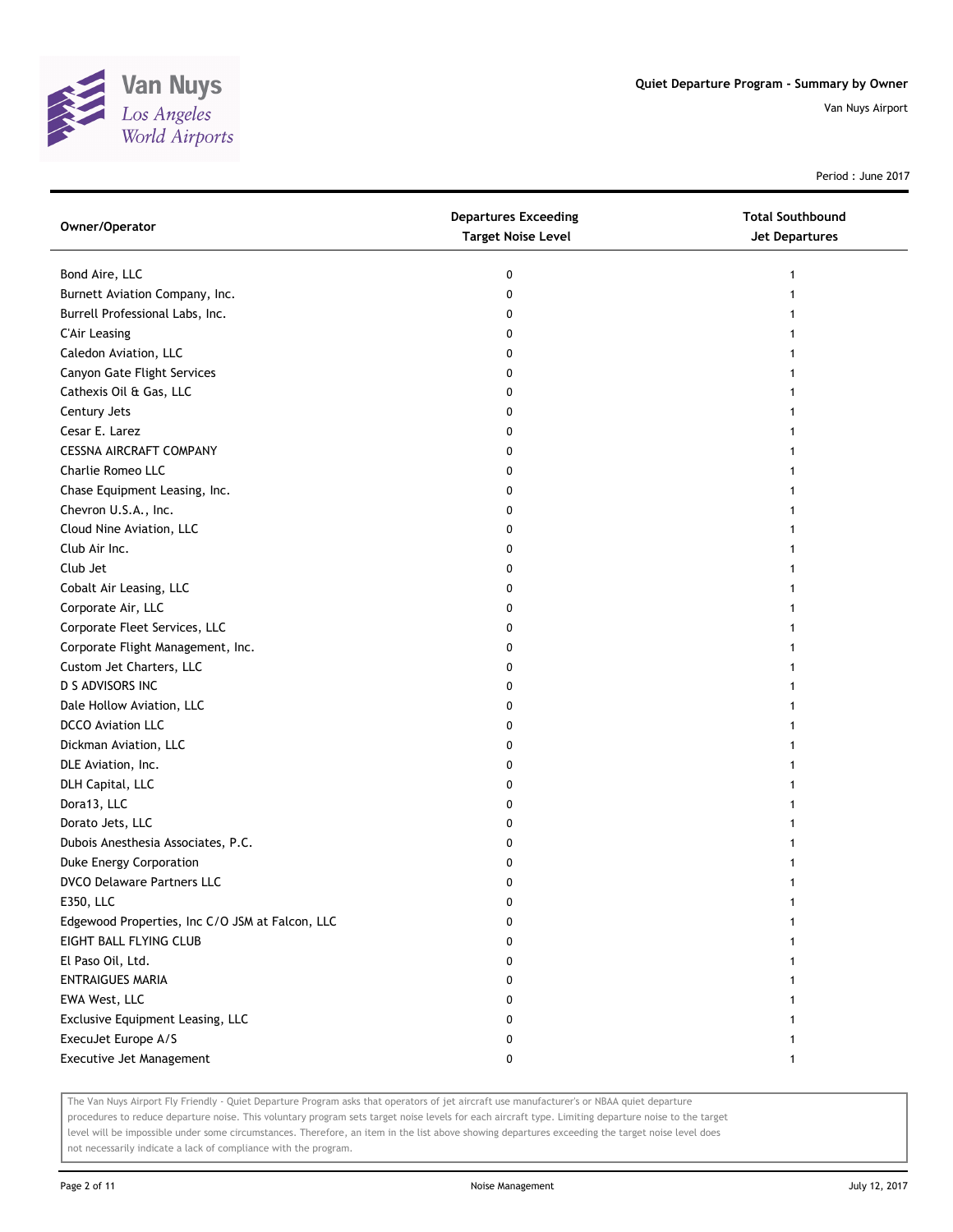

Period : June 2017

| Owner/Operator                         | <b>Departures Exceeding</b><br><b>Target Noise Level</b> | <b>Total Southbound</b><br>Jet Departures |
|----------------------------------------|----------------------------------------------------------|-------------------------------------------|
| Fairmont Aviation, LLC                 | 0                                                        | 1                                         |
| Flight Management, LLC                 | 0                                                        |                                           |
| Flightcraft                            | 0                                                        |                                           |
| Flightworks, LLC                       | 0                                                        |                                           |
| FLYING MUSTANG LLC                     | 0                                                        |                                           |
| Flying Mustang, LLC                    | 0                                                        | 1                                         |
| Fort Stephenson Air, LLC               | 0                                                        |                                           |
| Galleria Aviation, LLC                 | 0                                                        |                                           |
| Gama Aviation, Inc.                    | 0                                                        |                                           |
| Garrett Thornburg Revocable Trust      | 0                                                        |                                           |
| Gilead Sciences, Inc.                  | 0                                                        |                                           |
| G-IVSP N236CA, LLC                     | 0                                                        |                                           |
| Glass Aviation, Inc.                   | 0                                                        |                                           |
| Global Aviation, Inc.                  | 0                                                        |                                           |
| Global Flight, Inc.                    | 0                                                        |                                           |
| Global Next Generation, LLC            | 0                                                        |                                           |
| <b>GO AIR LLC</b>                      | 0                                                        |                                           |
| <b>Grossman Company Properties</b>     | 0                                                        |                                           |
| Gruffy, LLC                            | 0                                                        |                                           |
| GS 150-217 LLC                         | 0                                                        |                                           |
| GS Brothers, Inc.                      | 0                                                        |                                           |
| Gulf Group Enterprises, LLC            | 0                                                        |                                           |
| GULFSTREAM AEROSPACE CORP              | 0                                                        |                                           |
| <b>Guthy-Renker Corporation</b>        | 0                                                        |                                           |
| Hallmark Cards, Inc. Flight Department | 0                                                        | 1                                         |
| Hawker RC 23, LLC                      | 0                                                        | 1                                         |
| Haymon Sports, LLC                     | 0                                                        |                                           |
| Hill Air Company, Ltd                  | 0                                                        |                                           |
| Hills Aviation, LLC                    | 0                                                        |                                           |
| HRL Enterprises, LLC                   | 0                                                        |                                           |
| Infinity Asset Management, LLC         | 0                                                        |                                           |
| J.R. Helicopters Leasing, LLC          | 0                                                        |                                           |
| J.W. Childs Associates, LP             | 0                                                        |                                           |
| J2 Aviation, LLC                       | 0                                                        |                                           |
| Jabil Circuit Company                  | 0                                                        |                                           |
| Jet Aviation Business Jets, Inc.       | 0                                                        |                                           |
| Jet Engine Technology Corporation      | 0                                                        |                                           |
| Jet Set Aircraft, Inc.                 | 0                                                        |                                           |
| Jet Transfer, LLC                      | 0                                                        |                                           |
| Jet-Alliance, Inc.                     | 0                                                        |                                           |
| Jim Falk Lexus of Beverly Hills        | 0                                                        | 1                                         |

The Van Nuys Airport Fly Friendly - Quiet Departure Program asks that operators of jet aircraft use manufacturer's or NBAA quiet departure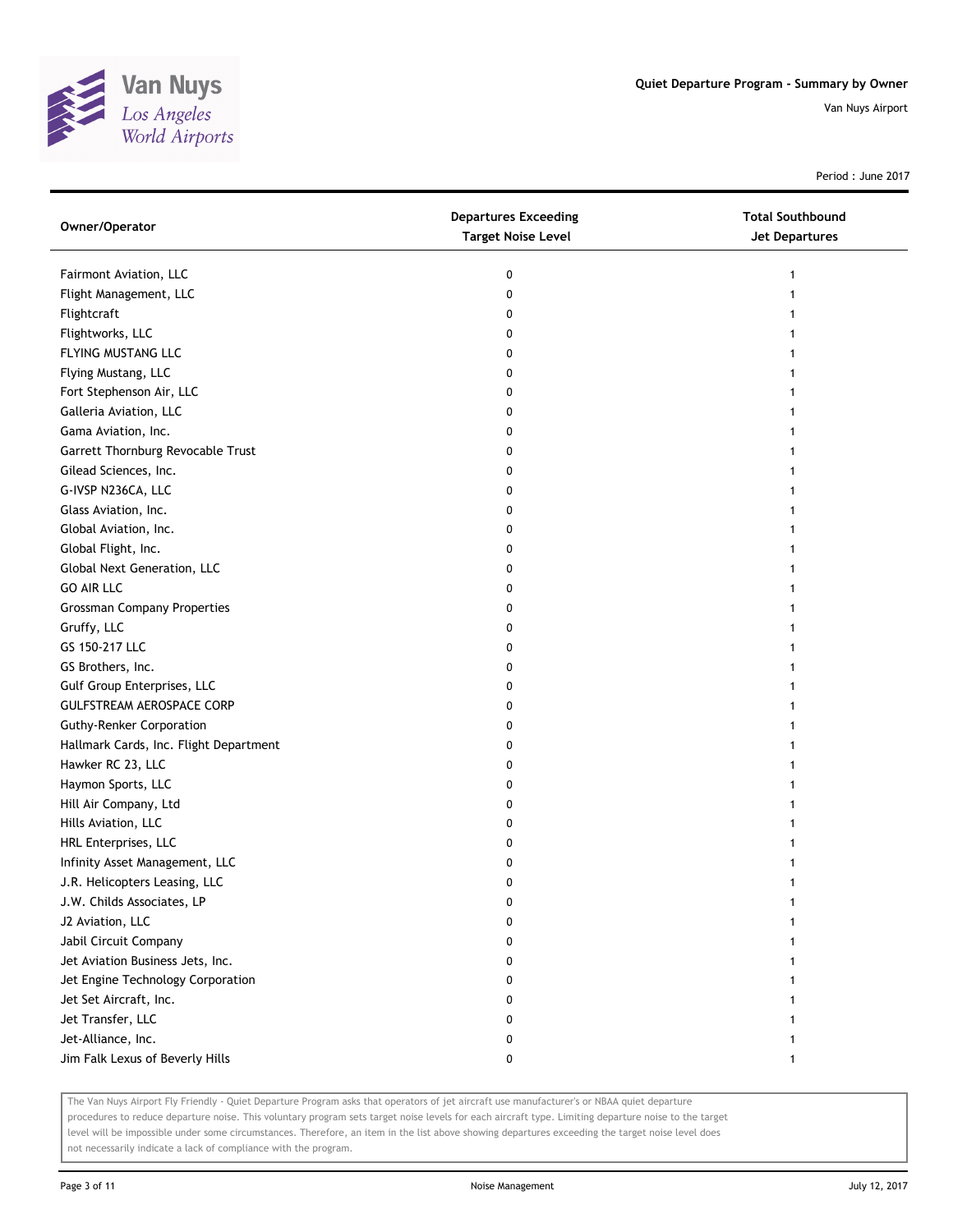

Period : June 2017

| Owner/Operator                        | <b>Departures Exceeding</b><br><b>Target Noise Level</b> | <b>Total Southbound</b><br>Jet Departures |
|---------------------------------------|----------------------------------------------------------|-------------------------------------------|
| Joe Gibbs Racing                      | 0                                                        | 1                                         |
| John R. Lawson Rock & Oil, Inc.       | 0                                                        |                                           |
| JS CJ3, LLC                           | 0                                                        |                                           |
| JS Jet V, LLC                         | 0                                                        |                                           |
| K/S Aviation, LLC                     | 0                                                        |                                           |
| Kay-Co Investments, Inc.              | 0                                                        | 1                                         |
| Key Air, LLC                          | 0                                                        | 1                                         |
| KLC Transportation, Ltd.              | 0                                                        |                                           |
| Koop Holding                          | 0                                                        |                                           |
| KW Flight, LLC                        | 0                                                        |                                           |
| KW770, LLC                            | 0                                                        |                                           |
| Latitude Air Ambulance                | 0                                                        |                                           |
| LKV Air, LLC                          | 0                                                        |                                           |
| M.A.R. Aviation SN 204, LLC           | 0                                                        |                                           |
| Malibu Consulting, Ltd.               | 0                                                        |                                           |
| Manivalva, SA                         | 0                                                        |                                           |
| Mann Aviation, LLC                    | 0                                                        |                                           |
| Mariposa Capital, LLC                 | 0                                                        |                                           |
| Marmalade Skies, LLC                  | 0                                                        |                                           |
| MCCKC, LLC                            | 0                                                        |                                           |
| Med Air, LLC                          | 0                                                        |                                           |
| Medway Air Ambulance, Inc.            | 0                                                        |                                           |
| Meregrass, Inc.                       | 0                                                        |                                           |
| Meridian Air Charter                  | 0                                                        |                                           |
| Messenger Air, LLC                    | 0                                                        | 1                                         |
| Midwest Aviation                      | 0                                                        | 1                                         |
| Million Air - Dallas                  | 0                                                        |                                           |
| Morningstar Partners, Ltd.            | 0                                                        |                                           |
| Motorola Mobility Aviation Holdings   | 0                                                        |                                           |
| Mozart Investments, Inc.              | 0                                                        |                                           |
| MT Holding Corp.                      | 0                                                        |                                           |
| N276GC, LLC                           | 0                                                        |                                           |
| N602JC LLC                            | 0                                                        |                                           |
| N612FG, LLC                           | $\mathbf 0$                                              |                                           |
| N702SJ, LLC                           | 0                                                        |                                           |
| N865JM, LLC                           | 0                                                        |                                           |
| National Insurance Management Company | 0                                                        |                                           |
| Nauthiz Pty. Ltd.                     | 0                                                        |                                           |
| NDM AVIATION LLC                      | 0                                                        |                                           |
| New World Aircraft GV-562, LLC        | 0                                                        |                                           |
| Nextant Aircraft, LLC                 | 0                                                        | $\mathbf{1}$                              |

The Van Nuys Airport Fly Friendly - Quiet Departure Program asks that operators of jet aircraft use manufacturer's or NBAA quiet departure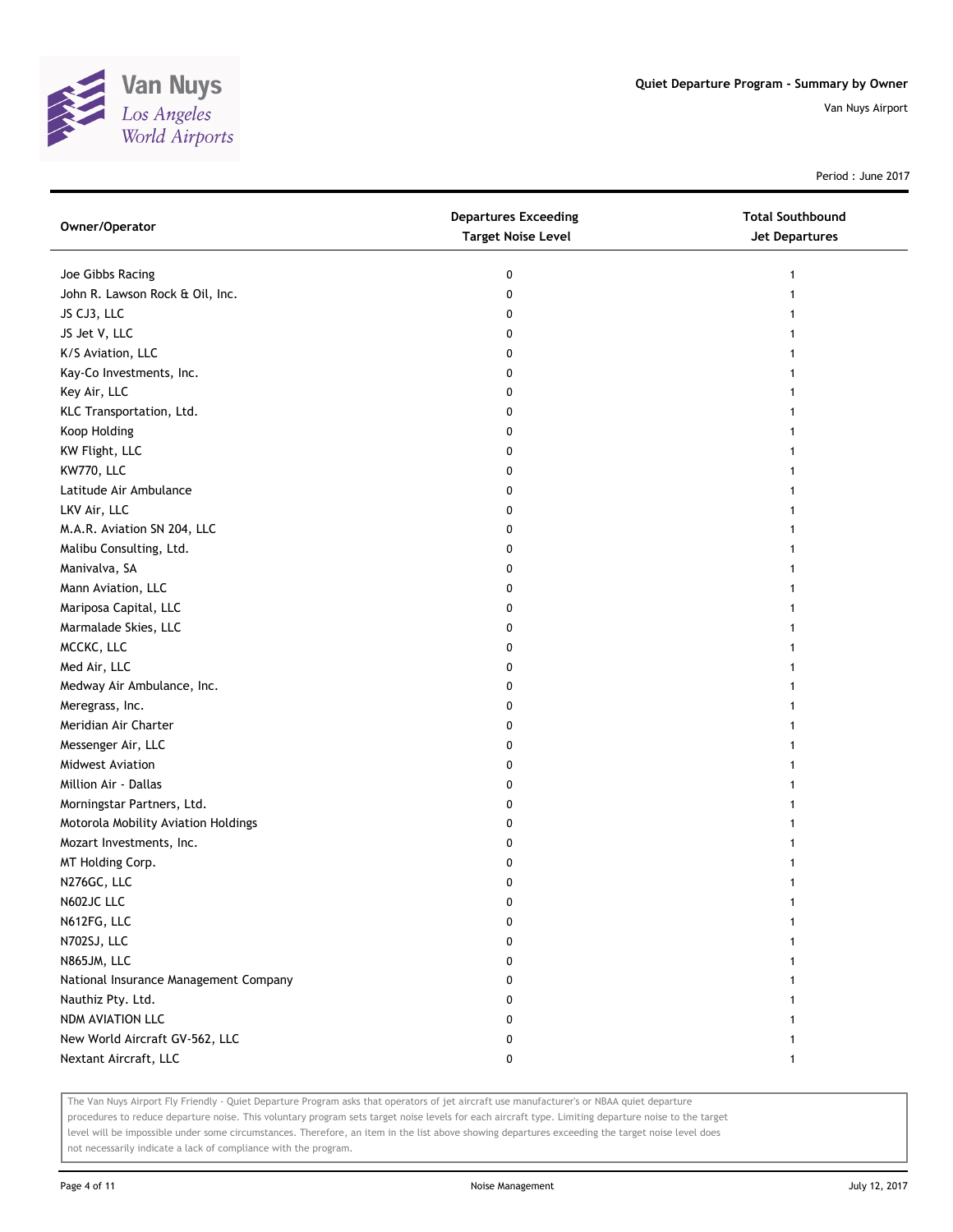

Period : June 2017

| Owner/Operator                         | <b>Departures Exceeding</b><br><b>Target Noise Level</b> | <b>Total Southbound</b><br>Jet Departures |
|----------------------------------------|----------------------------------------------------------|-------------------------------------------|
| North American Charters                | 0                                                        | 1                                         |
| Outfitter Aviation, LLC                | 0                                                        |                                           |
| Pacific Coast Jet Charter, Inc.        | 0                                                        |                                           |
| PAG Management, LLC                    | 0                                                        |                                           |
| Passport 100, LLC                      | 0                                                        |                                           |
| Passport 420, LLC                      | 0                                                        |                                           |
| PCW Aviation, LLC                      | 0                                                        |                                           |
| PETERS BERNARD E                       | 0                                                        |                                           |
| Phoenix Bogo, Inc.                     | 0                                                        |                                           |
| Platinum Aviation, LLC                 | 0                                                        |                                           |
| Plukair Texas, LLC                     | 0                                                        |                                           |
| Porter Airlines                        | 0                                                        |                                           |
| Priester Aviation                      | 0                                                        |                                           |
| Priority 1 Aviation, Inc.              | 0                                                        |                                           |
| Propjet 4, LLC                         | 0                                                        |                                           |
| <b>QUAIL AVIATION LLC</b>              | 0                                                        |                                           |
| R2MH Jet Air, LLC                      | 0                                                        |                                           |
| RA Management Services, LLC            | 0                                                        |                                           |
| Raspberry Consulting, LLC              | 0                                                        |                                           |
| RB Express LLC                         | 0                                                        |                                           |
| RCT Motivating, Inc.                   | 0                                                        |                                           |
| Richport Air, LLC                      | 0                                                        |                                           |
| RL Development, LLC                    | 0                                                        |                                           |
| Roma 550, LLC                          | 0                                                        |                                           |
| Sapphire Air, LLC                      | 0                                                        |                                           |
| Scottsdale Hangar One, LLC             | 0                                                        |                                           |
| Short Hills Aviation                   | 0                                                        |                                           |
| Six Ten Group, LLC                     | 0                                                        |                                           |
| Southwest Airlines                     | 0                                                        |                                           |
| SRD Equipment Holdings 3007, LLC       | 0                                                        |                                           |
| Sterling Aviation, Inc.                | 0                                                        |                                           |
| Swift Aircraft Management, LLC         | 0                                                        |                                           |
| Swift Aviation Management, Inc.        | 0                                                        |                                           |
| Takle Management, LLC                  | 0                                                        |                                           |
| Tango Air, Inc., DBA Schubach Aviation | 0                                                        |                                           |
| Tex-Sin Aircorp, LLC                   | 0                                                        |                                           |
| <b>TEXTRON FINANCIAL CORP</b>          | 0                                                        |                                           |
| <b>Textron Financial Corporation</b>   | 0                                                        |                                           |
| The Brickman Group Ltd                 | 0                                                        |                                           |
| The Flightstar Corp                    | 0                                                        |                                           |
| The Lily Partnership, LLP              | 0                                                        |                                           |

The Van Nuys Airport Fly Friendly - Quiet Departure Program asks that operators of jet aircraft use manufacturer's or NBAA quiet departure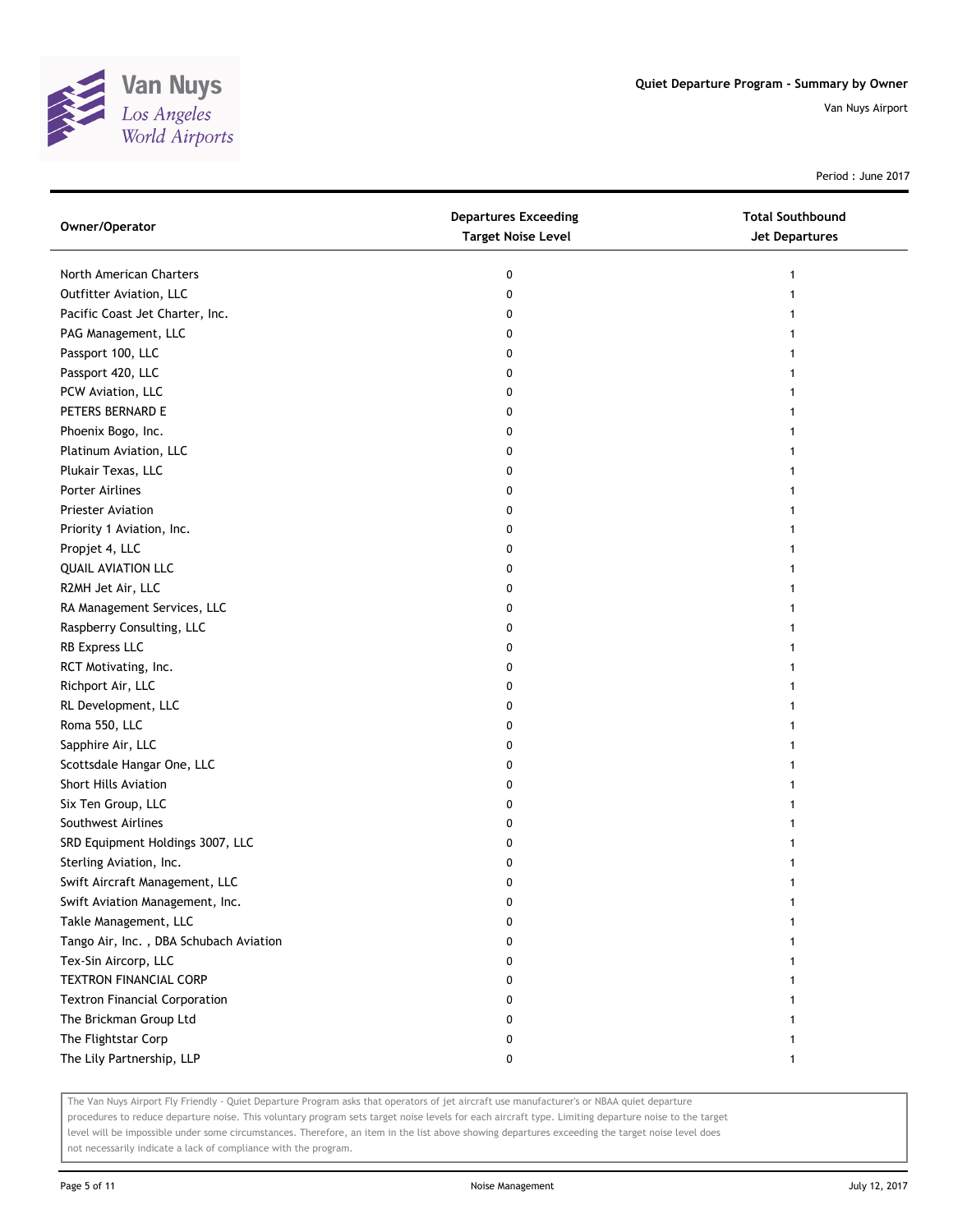

Period : June 2017

| Owner/Operator                             | <b>Departures Exceeding</b><br><b>Target Noise Level</b> | <b>Total Southbound</b><br>Jet Departures |
|--------------------------------------------|----------------------------------------------------------|-------------------------------------------|
| The Rand Family Trust                      | 0                                                        | 1                                         |
| Time Warner, Inc.                          | 0                                                        |                                           |
| Travel Management Company, Ltd             | 0                                                        |                                           |
| <b>United Airlines</b>                     | 0                                                        |                                           |
| Unknown                                    | 0                                                        |                                           |
| V.T. Aviation, LLC                         | 0                                                        |                                           |
| Valley Logistics, LLC                      | 0                                                        |                                           |
| Verde Capital Corporation                  | 0                                                        |                                           |
| Virgin America                             | 0                                                        |                                           |
| VISTAJET Aviation Services, SA             | 0                                                        |                                           |
| VistaJet Limited                           | 0                                                        |                                           |
| VivaAerobus                                | 0                                                        |                                           |
| Wachovia Bank, N.A.                        | 0                                                        |                                           |
| <b>Washington Corporations</b>             | 0                                                        |                                           |
| Westwind Air Holdings Inc.                 | 0                                                        |                                           |
| <b>Wilshire Associates</b>                 | 0                                                        |                                           |
| Winbrook LLC                               | 0                                                        |                                           |
| Worthington Enterprises, Inc.              | 0                                                        |                                           |
| Zetta Jet Pte. Ltd.                        | 0                                                        |                                           |
| 6500, LLC                                  | 0                                                        | 2                                         |
| Aero Jet Services, LLC                     | 0                                                        | 2                                         |
| Allen Lund Company, Inc.                   | 0                                                        | 2                                         |
| Amigos Ventures, LLC                       | 0                                                        | 2                                         |
| AT&T, Inc.                                 | 0                                                        | 2                                         |
| Banc of America Leasing & Capital, LLC     | 0                                                        | 2                                         |
| Berge Air, LLC                             | 0                                                        | 2                                         |
| Blue Angel Aviation, LLC                   | 0                                                        | 2                                         |
| Casey Company                              | 0                                                        | 2                                         |
| Center Air, LLC                            | 0                                                        | 2                                         |
| Challenger Investor Group, LLC             | 0                                                        | 2                                         |
| <b>Compass Airlines</b>                    | 0                                                        | 2                                         |
| DeBartolo Property Group Flight Department | 0                                                        | $\overline{2}$                            |
| DEC, LLC                                   | 0                                                        | 2                                         |
| Dole Foods Flight Operations, Inc.         | 0                                                        | 2                                         |
| Executive Fliteways, Inc.                  | 0                                                        | 2                                         |
| FL Aviation Corp.                          | 0                                                        | 2                                         |
| Flight Options, LLC                        | 0                                                        | 2                                         |
| Grancor Aviation Inc.                      | 0                                                        | 2                                         |
| Grande Aviation, LLC                       | 0                                                        | 2                                         |
| Guthy-Renker Aviation, LLC                 | 0                                                        | 2                                         |
| Hangar 32, LLC                             | 0                                                        | 2                                         |

The Van Nuys Airport Fly Friendly - Quiet Departure Program asks that operators of jet aircraft use manufacturer's or NBAA quiet departure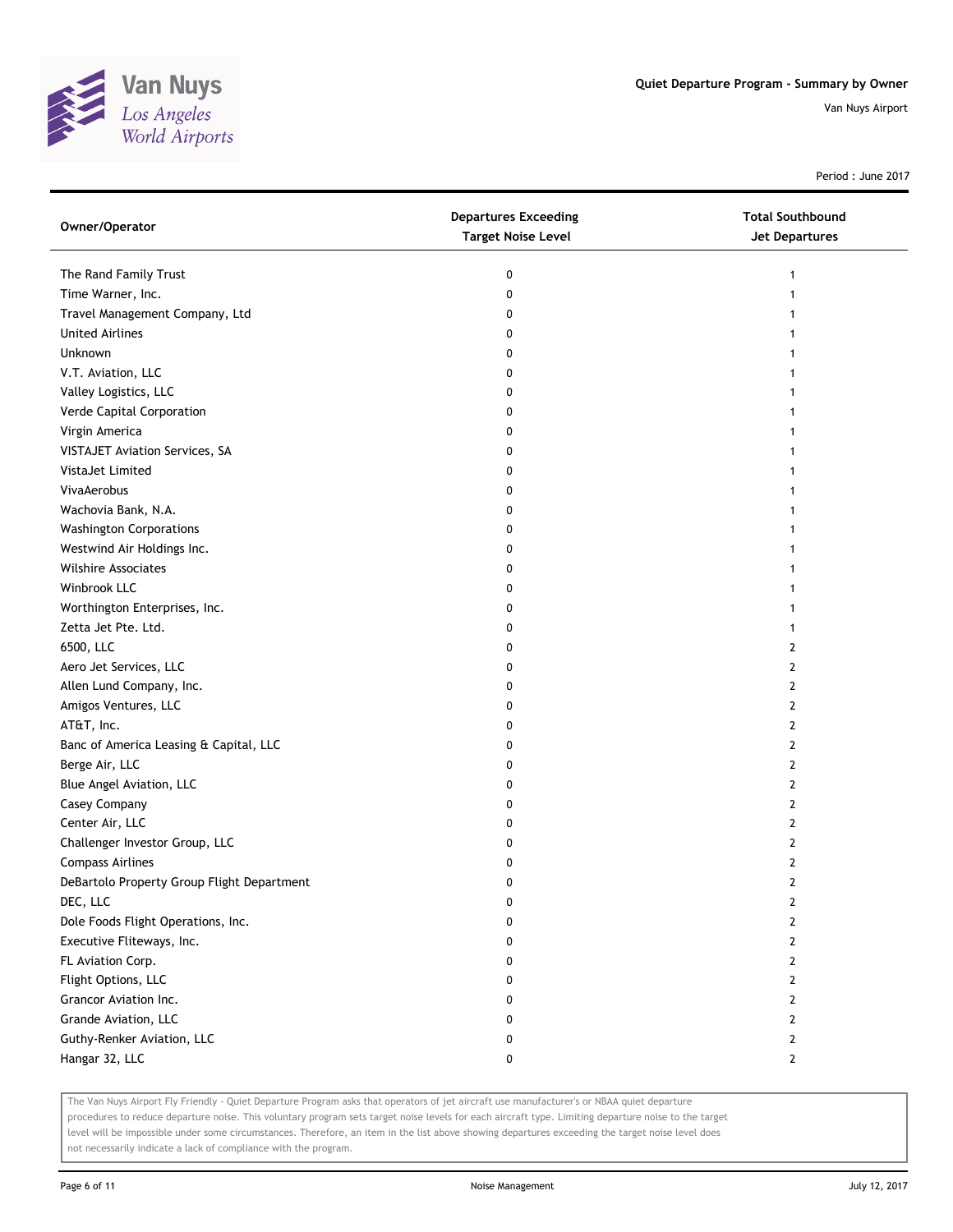

Period : June 2017

| Owner/Operator                            | <b>Departures Exceeding</b><br><b>Target Noise Level</b> | <b>Total Southbound</b><br>Jet Departures |
|-------------------------------------------|----------------------------------------------------------|-------------------------------------------|
| Hollister Aviation, LLC                   | 0                                                        | 2                                         |
| Hot Mama Transport, LLC                   | 0                                                        | 2                                         |
| Hum-Air Too, LLC                          | 0                                                        | $\overline{2}$                            |
| International Jet Aviation Services, Inc. | 0                                                        | 2                                         |
| JDI Holdings, LLC                         | 0                                                        | 2                                         |
| Jet Air Management LLC                    | 0                                                        | 2                                         |
| Jet Aviation Flight Services              | 0                                                        | 2                                         |
| Jet Aviation Flight Services, Inc.        | 0                                                        | $\mathbf{2}$                              |
| Jet I, LLC                                | 0                                                        | 2                                         |
| Jet Logistics Inc                         | 0                                                        | 2                                         |
| Kalitta Charters, LLC                     | 0                                                        | 2                                         |
| KJC Asset Management, LLC                 | 0                                                        | 2                                         |
| KV Airways, LLC                           | 0                                                        | 2                                         |
| Las Vegas Jet, LLC                        | 0                                                        | 2                                         |
| Lyon Aviation                             | 0                                                        | 2                                         |
| M & N Aviation                            | 0                                                        | 2                                         |
| Mannco, LLC                               | 0                                                        | 2                                         |
| Mendota Aircraft Management, LLC          | 0                                                        | 2                                         |
| Mercury Aviation Management, LLC          | 0                                                        | $\overline{2}$                            |
| Mike Post Productions, Inc.               | 0                                                        | 2                                         |
| N36MU, LLC                                | 0                                                        | $\overline{2}$                            |
| N702SS LLC                                | 0                                                        | 2                                         |
| Nalpak Consulting, LLC                    | 0                                                        | $\overline{2}$                            |
| NantWorks, LLC                            | 0                                                        | 2                                         |
| <b>NVJETS</b>                             | 0                                                        | 2                                         |
| Occidental Petroleum Corporation          | 0                                                        | 2                                         |
| Oriental Kenzo Plasa Co. Limited          | 0                                                        | 2                                         |
| PMC Global, Inc.                          | 0                                                        | $\overline{2}$                            |
| Portland Falcon 20, LLC                   | 0                                                        | $\overline{2}$                            |
| Preferred Aviation, Inc.                  | 0                                                        | 2                                         |
| Rail Management & Consulting Corporation  | 0                                                        | $\mathbf{2}$                              |
| Raven Aviation, LLC                       | 0                                                        | $\overline{2}$                            |
| Red Wing Aeroplane Co., LLC               | 0                                                        | $\overline{2}$                            |
| Red, White, & Blue Pictures, Inc.         | 0                                                        | $\mathbf{2}$                              |
| RJS Development Corp.                     | 0                                                        | $\mathbf{2}$                              |
| S.K. Aviation, LLC                        | 0                                                        | $\mathbf{2}$                              |
| SC Aviation Inc                           | 0                                                        | 2                                         |
| Schmidt, Eric E.                          | 0                                                        | 2                                         |
| Scott, D. Gregory                         | 0                                                        | 2                                         |
| Shearwater Air, Inc.                      | 0                                                        | 2                                         |
| Sky River Consulting, LLC                 | 0                                                        | $\mathbf{2}$                              |

The Van Nuys Airport Fly Friendly - Quiet Departure Program asks that operators of jet aircraft use manufacturer's or NBAA quiet departure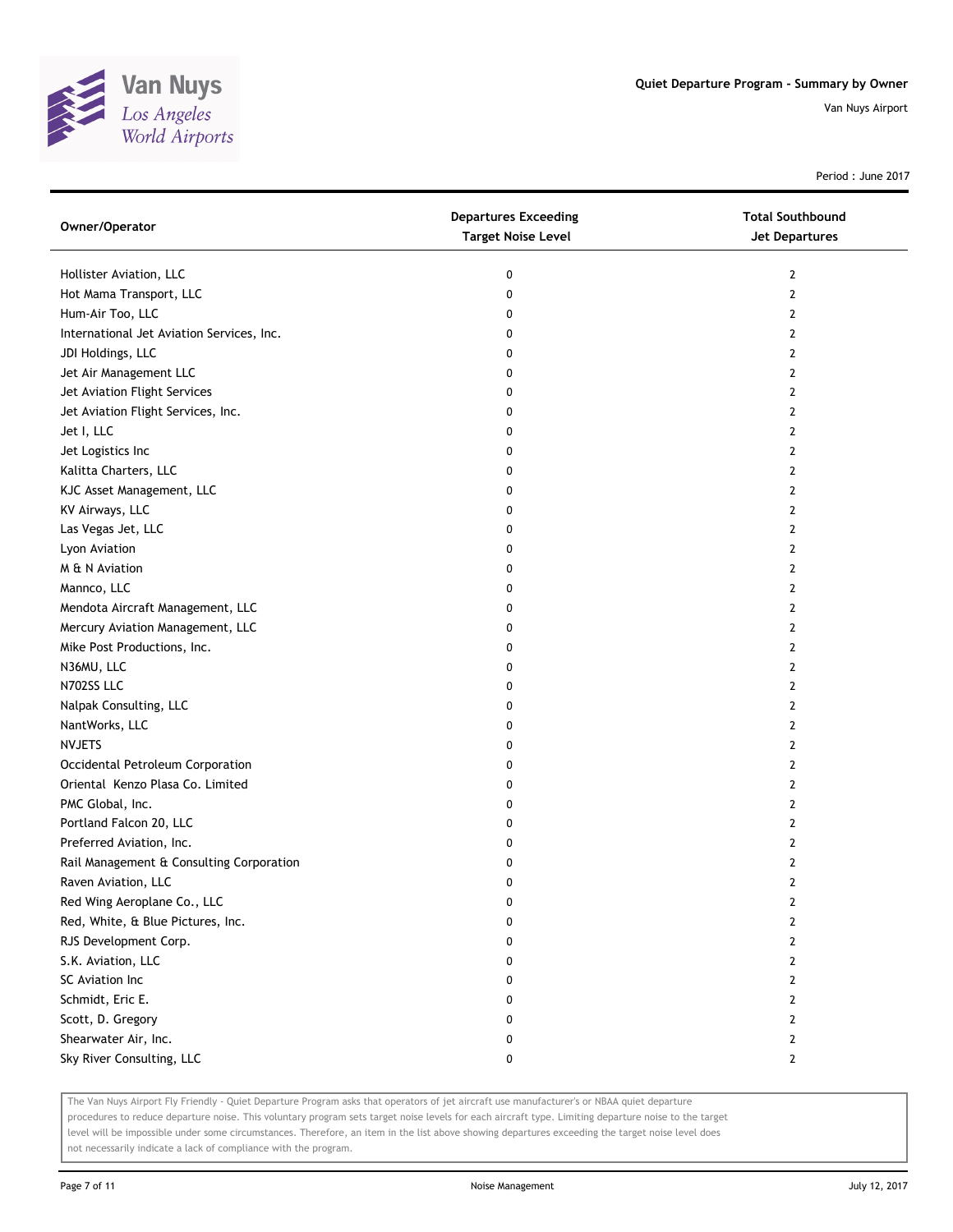

Period : June 2017

| Owner/Operator                                  | <b>Departures Exceeding</b><br><b>Target Noise Level</b> | <b>Total Southbound</b><br><b>Jet Departures</b> |
|-------------------------------------------------|----------------------------------------------------------|--------------------------------------------------|
| <b>SME Equipment Leasing Company</b>            | 0                                                        | 2                                                |
| Starjet, Inc.                                   | 0                                                        | 2                                                |
| Starwest Air, LLC                               | 0                                                        | 2                                                |
| Tempus Jets                                     | 0                                                        | 2                                                |
| The Conair Group, Inc.                          | 0                                                        | 2                                                |
| The David Geffen Company                        | 0                                                        | 2                                                |
| The Heavener Company Leasing, LLC               | 0                                                        | 2                                                |
| United Omaha Life Insurance Company             | 0                                                        | 2                                                |
| Velox Aircraft, LLC                             | 0                                                        | 2                                                |
| VISTAJET Luftfahrtunternehmen GmbH              | 0                                                        | 2                                                |
| VMI Enterprises, LLC                            | 0                                                        | 2                                                |
| WELLS FARGO BANK NORTHWEST NA TRUSTEE           | 0                                                        | 2                                                |
| Woody in the Sky with Diamonds, LLC             | 0                                                        | 2                                                |
| York Transportation & Leasing, Inc.             | 0                                                        | 2                                                |
| 1st Avenue TJC, LLC                             | 0                                                        | 3                                                |
| 57 Aviation Services, LLC                       | 0                                                        | 3                                                |
| AAI Aviation, Inc.                              | 0                                                        | 3                                                |
| Aeropremiere, LLC                               | 0                                                        | 3                                                |
| Avalon Capital Group, LLC                       | 0                                                        | 3                                                |
| Blue Sky 45, LLC                                | 0                                                        | 3                                                |
| Bombardier Aerospace Corp                       | 0                                                        | 3                                                |
| Canyon Partners, LLC                            | 0                                                        | 3                                                |
| Central Management Services II LLC              | 0                                                        | 3                                                |
| Channel Island Aviation, Inc.                   | 0                                                        | 3                                                |
| Citation X8, LLC                                | 0                                                        | 3                                                |
| Cove Aviation Partners, LLC                     | 0                                                        | 3                                                |
| Dumont Jets                                     | 0                                                        | 3                                                |
| Earth Star, Inc.                                | 0                                                        | 3                                                |
| East Holdings Limited                           | 0                                                        | 3                                                |
| Executive Jet Management, Inc.                  | 0                                                        | 3                                                |
| Friedkin Aviation, Inc.                         | 0                                                        | 3                                                |
| Gama Aviation                                   | 0                                                        | 3                                                |
| <b>General Electric Capital Corporation</b>     | 0                                                        | 3                                                |
| Globaljet NA, LLC                               | 0                                                        | 3                                                |
| Globus Aviation, LLC                            | 0                                                        | 3                                                |
| HONEYWELL AIRCRAFT LEASING LLC                  | 0                                                        | 3                                                |
| IAC/InterActive Corporation                     | 0                                                        | 3                                                |
| Irongate Air, LLC                               | 0                                                        | 3                                                |
| Jet Aviation/Van Nuys                           | 0                                                        | 3                                                |
| Jhonlin Air Transport PT                        | 0                                                        | 3                                                |
| Landmark Aviation Aircraft Management & Charter | 0                                                        | 3                                                |

The Van Nuys Airport Fly Friendly - Quiet Departure Program asks that operators of jet aircraft use manufacturer's or NBAA quiet departure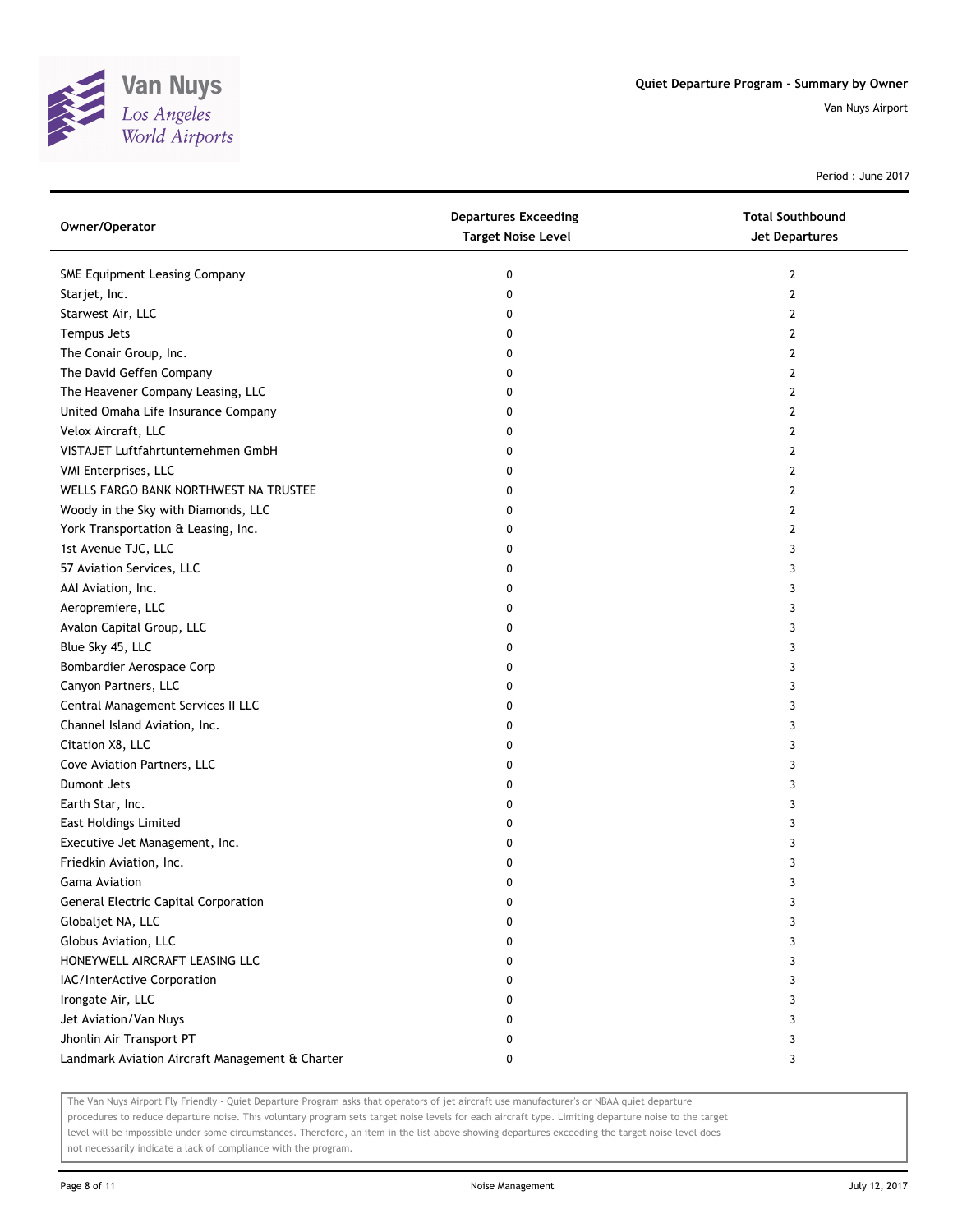

Period : June 2017

| Owner/Operator                          | <b>Departures Exceeding</b><br><b>Target Noise Level</b> | <b>Total Southbound</b><br>Jet Departures |
|-----------------------------------------|----------------------------------------------------------|-------------------------------------------|
| Legacy Ventures, LLC                    | 0                                                        | 3                                         |
| Leonard Green & Partners, LLC           | 0                                                        | 3                                         |
| Moelis & Company Manager, LLC           | 0                                                        | 3                                         |
| NETJETS AVIATION Inc.                   | 0                                                        | 3                                         |
| Paragon Transport Management, LLC       | 0                                                        | 3                                         |
| Platinum Equity, LLC                    | 0                                                        | 3                                         |
| SP Aviation, Inc.                       | 0                                                        | 3                                         |
| <b>Starbase Aviation</b>                | 0                                                        | 3                                         |
| TFK Aviation, Inc.                      | 0                                                        | 3                                         |
| The Employers Benefit Group, LLC        | 0                                                        | 3                                         |
| Trently Technical, LLC                  | 0                                                        | 3                                         |
| <b>Tull Family Trust</b>                | 0                                                        | 3                                         |
| Wal-Mart Stores, Inc.                   | 0                                                        | 3                                         |
| WCA Holdings IV, LLC                    | 0                                                        | 3                                         |
| WG Aero, LLC                            | 0                                                        | 3                                         |
| AbbVie US, LLC                          | 0                                                        | 4                                         |
| Air Kaitar, LLC                         | 0                                                        | 4                                         |
| <b>BANK OF UTAH TRUSTEE</b>             | 0                                                        | 4                                         |
| Concord Hospitality Enterprises Company | 0                                                        |                                           |
| Corporate Flight International          | 0                                                        |                                           |
| <b>GTC Management Services</b>          | 0                                                        |                                           |
| Komar Aviation Group                    | 0                                                        |                                           |
| Oakmont Corporation                     | 0                                                        |                                           |
| RB Aircraft Leasing, LLC                | 0                                                        |                                           |
| Richardson Aviation                     | 0                                                        |                                           |
| Sands Aviation, LLC                     | 0                                                        |                                           |
| The Tornante Company, LLC               | 0                                                        | 4                                         |
| Threshold Technologies, Inc.            | 0                                                        |                                           |
| Westfield Aviation, Inc. Pty. Ltd.      | 0                                                        |                                           |
| Airbar, LLC                             | 0                                                        | 5                                         |
| Airway Charter Services                 | 0                                                        | 5                                         |
| Business Jet Managers, Inc.             | 0                                                        | 5                                         |
| Colony Capital, LLC                     | 0                                                        | 5                                         |
| Gama Charters, Inc.                     | 0                                                        | 5                                         |
| N800PZ, LLC                             | 0                                                        | 5                                         |
| Park Air, LLC                           | 0                                                        | 5                                         |
| Penske Jet, Inc.                        | 0                                                        | 5                                         |
| Sierra Papa, Inc.                       | 0                                                        | 5                                         |
| Space Exploration Technologies, Corp.   | 0                                                        | 5                                         |
| West Coast Charters, LLC                | 0                                                        | 5                                         |
| Windsor Jet Management                  | 0                                                        | 5                                         |

The Van Nuys Airport Fly Friendly - Quiet Departure Program asks that operators of jet aircraft use manufacturer's or NBAA quiet departure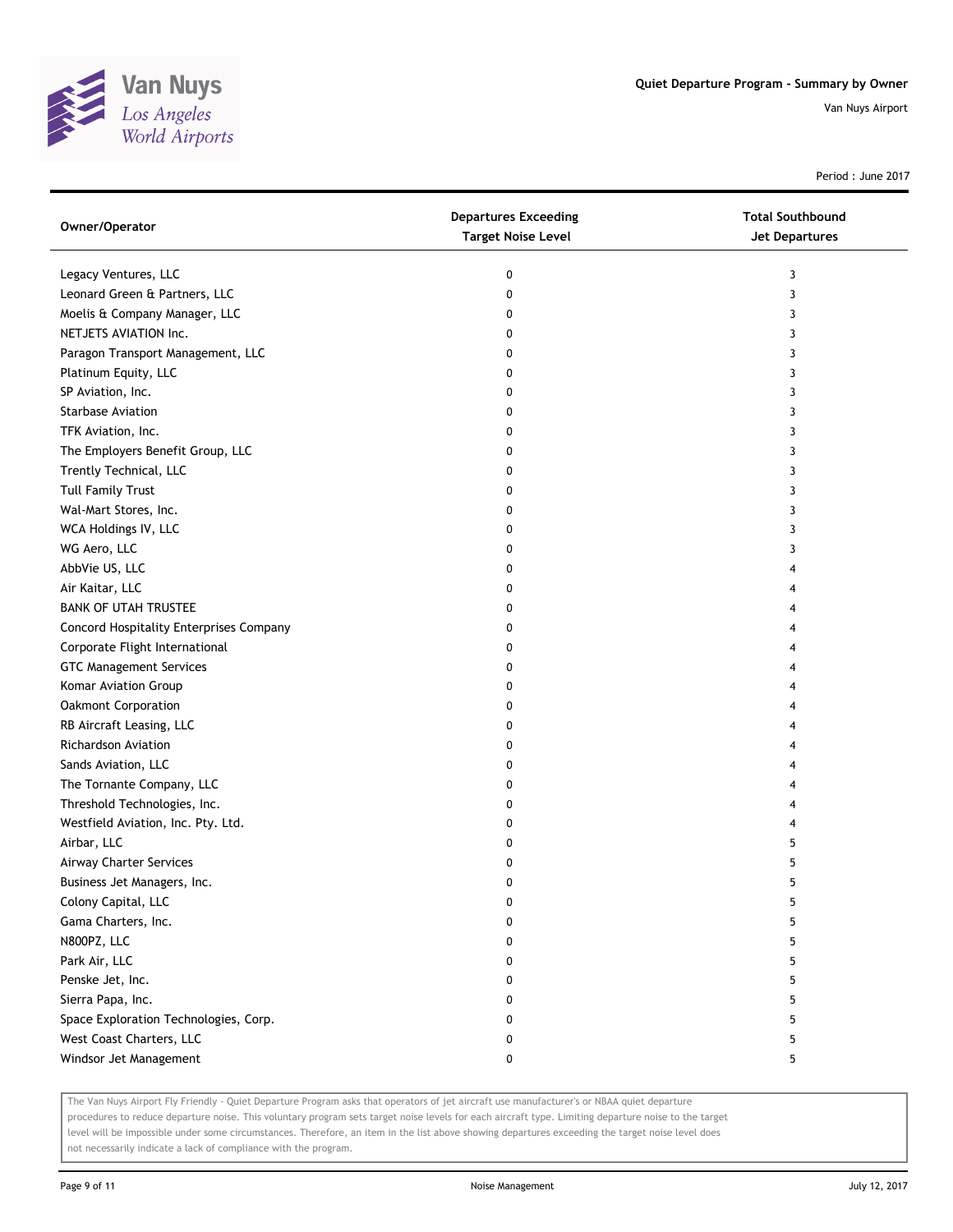

Period : June 2017

| Owner/Operator                  | <b>Departures Exceeding</b><br><b>Target Noise Level</b> | <b>Total Southbound</b><br>Jet Departures |
|---------------------------------|----------------------------------------------------------|-------------------------------------------|
| Advanced Air Management, Inc.   | 0                                                        | 6                                         |
| Air Lease Corporation           | 0                                                        | 6                                         |
| Aviation Consultants, Inc.      | 0                                                        | 6                                         |
| <b>Cirrus Aviation Services</b> | 0                                                        | 6                                         |
| Delta Private Jets              | 0                                                        | 6                                         |
| Desert Jet, LLC                 | 0                                                        | 6                                         |
| Have Plane-Will Travel, LLC     | 0                                                        | 6                                         |
| Jet Linx Aviation, LLC          | 0                                                        | 6                                         |
| Paragon Airways                 | 0                                                        | 6                                         |
| Cinco Air Charter, LLC          | 0                                                        | 7                                         |
| <b>Flight Options</b>           | 0                                                        | $\overline{7}$                            |
| MC Group                        | 0                                                        | $\overline{7}$                            |
| Newport Equities, LLC           | 0                                                        | $\overline{7}$                            |
| Priester Aviation, LLC          | 0                                                        | 7                                         |
| Trijet Aviation Management, LLC | 0                                                        | 7                                         |
| Journey Aviation, LLC           | 0                                                        | 8                                         |
| Latitude 33 Aviation LLC        | 0                                                        | 8                                         |
| Leveled Wings, LLC              | 0                                                        | 8                                         |
| <b>STA Jets</b>                 | 0                                                        | 9                                         |
| Wonderful Citrus Aviation       | 0                                                        | 9                                         |
| Presidential Aviation, Inc.     | 0                                                        | 10                                        |
| Flexjet                         | 0                                                        | 11                                        |
| Golden State Jet, LLC           | 0                                                        | 11                                        |
| Solairus Aviation               | 0                                                        | 11                                        |
| Zetta Jet USA, Inc.             | 0                                                        | 11                                        |
| Flexjet, LLC                    | 0                                                        | 12                                        |
| <b>AVJET Corporation</b>        | 0                                                        | 13                                        |
| Flexjets                        | 0                                                        | 13                                        |
| Tutor-Saliba Corporation        | 0                                                        | 13                                        |
| Prime Jet, LLC                  | 0                                                        | 17                                        |
| FltPlan.com                     | 0                                                        | 18                                        |
| Worldwide Jet Charter, LLC      | 0                                                        | 18                                        |
| Worldwide Jet Charter, Inc.     | 0                                                        | 21                                        |
| NetJets, Inc.                   | 0                                                        | 25                                        |
| Pegasus Elite Aviation          | 0                                                        | 26                                        |
| Chrysler Aviation, Inc.         | 0                                                        | 28                                        |
| Dreamline Aviation, LLC         | 0                                                        | 29                                        |
| JetSuite                        | 0                                                        | 37                                        |
| Silver Air                      | 0                                                        | 39                                        |
| Trans-Exec Air Service, Inc.    | 0                                                        | 42                                        |
| XOJET, Inc.                     | 0                                                        | 68                                        |

The Van Nuys Airport Fly Friendly - Quiet Departure Program asks that operators of jet aircraft use manufacturer's or NBAA quiet departure